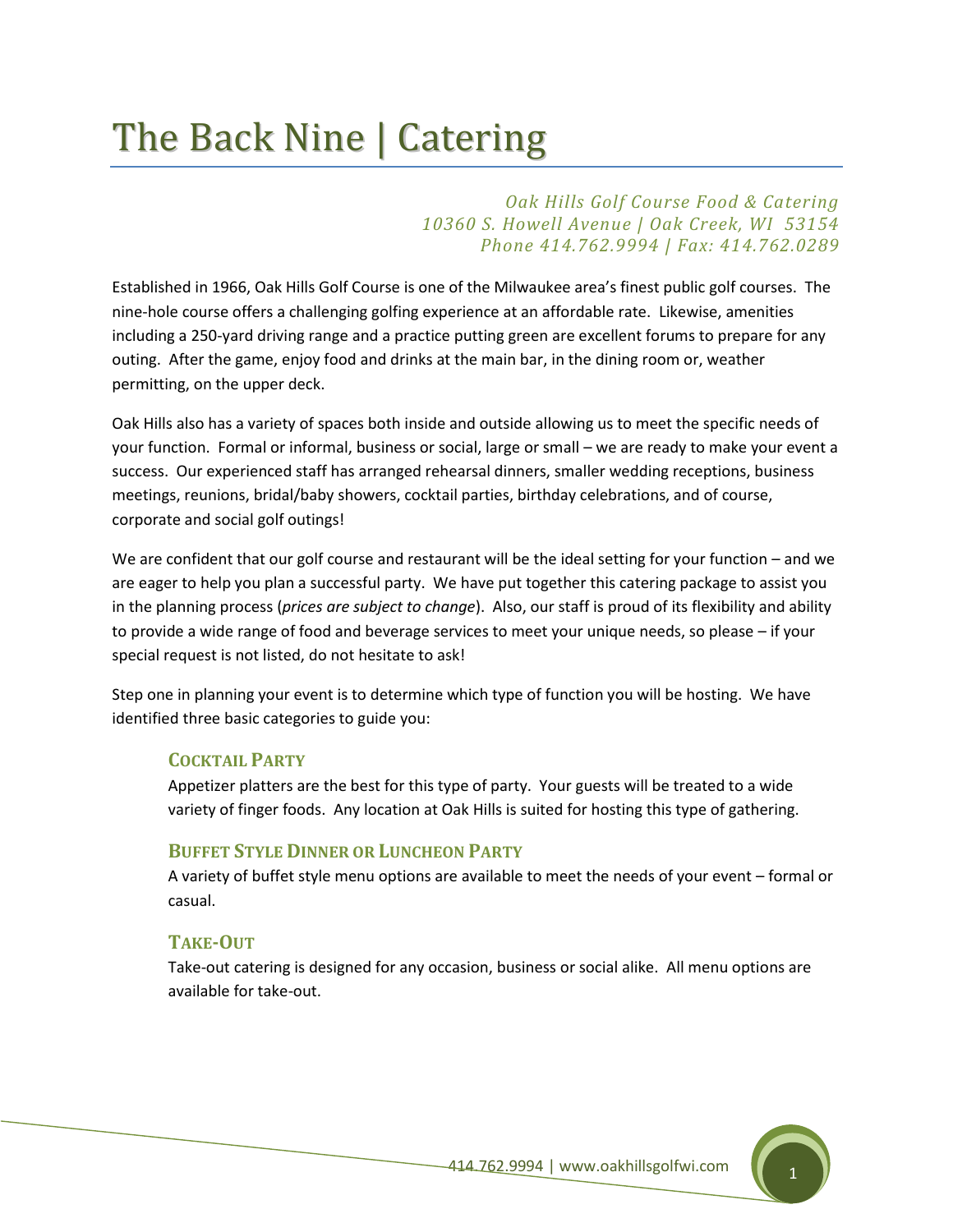# **SPECIAL EVENT SPACES**

There is a \$300 facility charge for all on-site caterings. It is our policy that no outside food or beverage, with the exception of a cake, can be brought in for any special events. Your \$300 deposit will be applied to your food bill. In addition to the facility charge, there will be a \$25 non-refundable clean-up fee for all events.

## **The Downstairs Dining Room**

Located on the main floor of the clubhouse, this area is complete with a fireplace, is handicap accessible, and perfect for small, intimate dining settings. The room comfortably seats 30-35 guests for a buffet-style dinner or luncheon.

## **The Upper Deck**

The Upper Deck is a seasonal room suited for larger groups or groups that want more privacy. With its own bar, pool table and view of the golf course, the Upper Deck is the ideal warmweather location for your special event. The deck can comfortably seat 60 people, but can accommodate up to 100 guests for less-formal cocktail parties and casual buffet-style events.

## **Outside on the Golf Course**

Special considerations for outdoor events are available – just tell us your ideas and we can work together to setup your perfect event!

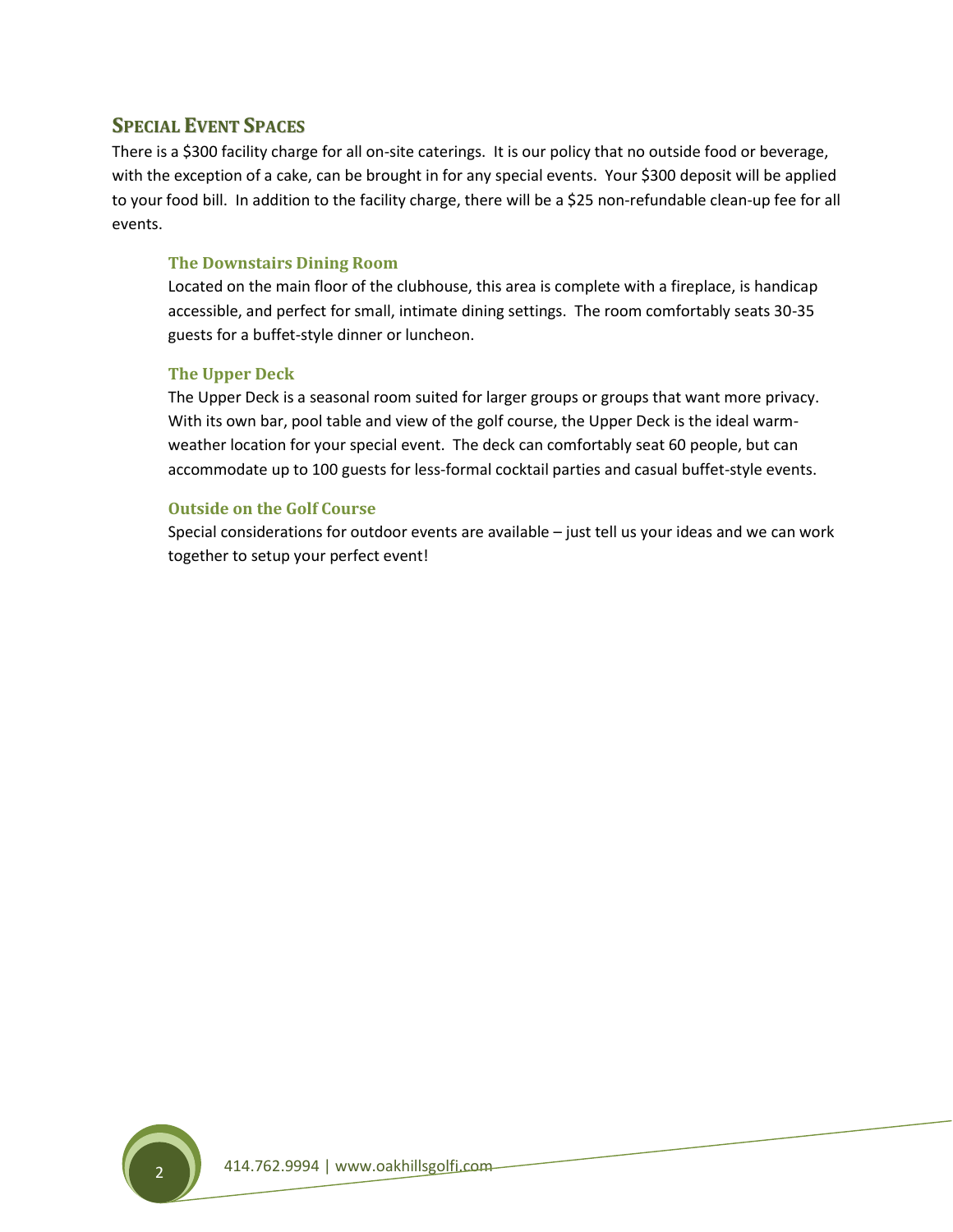# **BEVERAGE SERVICES**

The beverage service options available for your *on-site* special event include the following:

## **Open Bar**

A full bar is available to the guests. The staff records and serves all drinks and then presents a single final tab to the host/s at the end of the function.

## **Drink Tickets**

This option is similar to the open bar, but it limits the number of drinks sponsored by the host/s. A designated number of tickets are given to the host/s to distribute. The staff collects a ticket for each drink ordered by the guests. The drink ordered is then put on the final bill for the host/s. After a guest uses his/her tickets they are then responsible for the cost of their beverage.

## **Party Barrels**

While we do not sell party barrels specifically for special events, we can provide you with "party barrel" pricing. We will charge you according to barrel size, but provide you with pitchers of beer that equal the amount of your desired barrel size. Please ask your coordinator for more details.

## **Cash Bar**

A full bar is available to the guests, and the guests are responsible for the costs of all of their beverages.

## **Private Bar Services**

We can provide you with a private bar and dedicated bartender for most special occasions. A fee of \$50 is charged for the first 4 hours of service, and an additional \$10/hour will be charged for any additional time after 4 hours.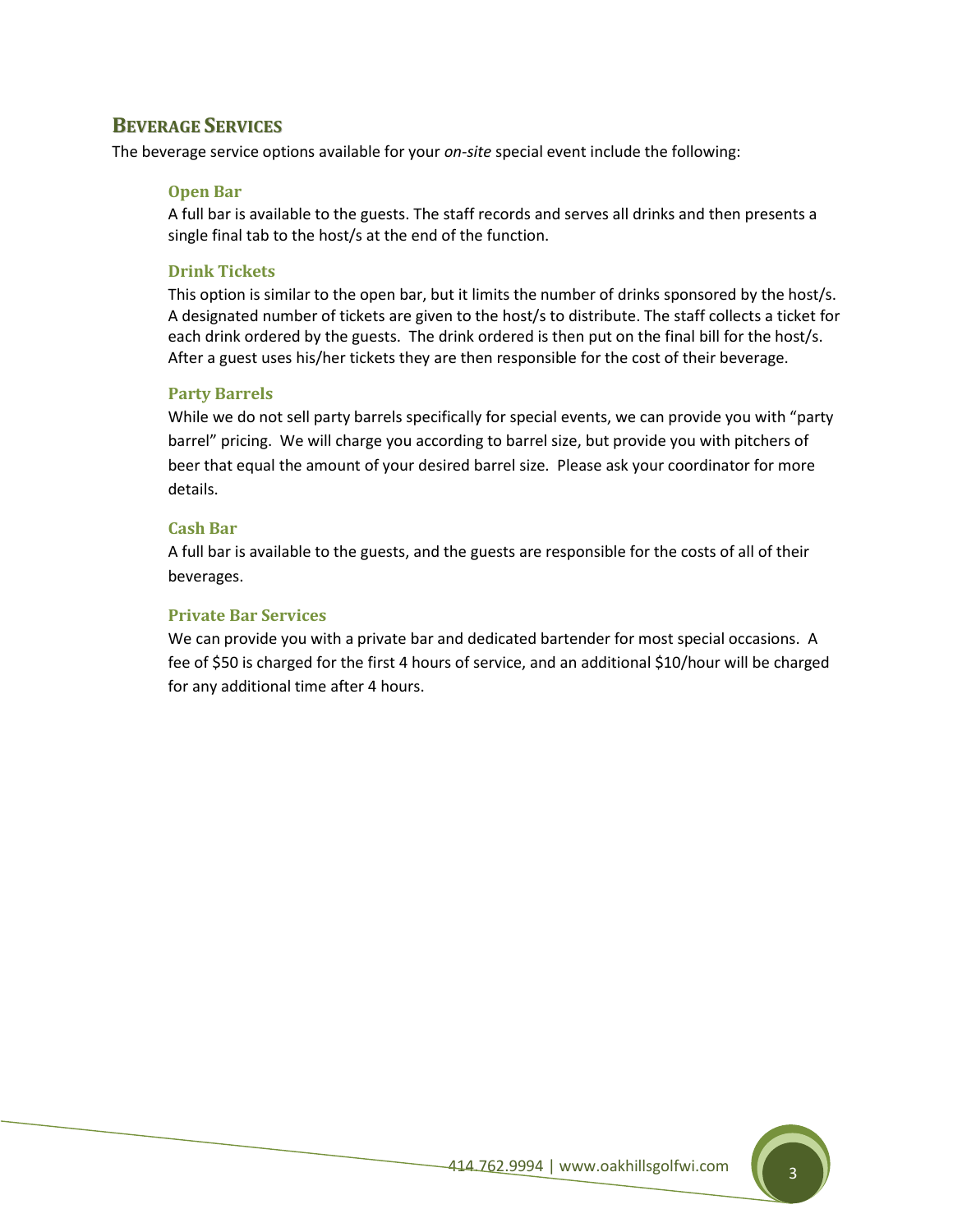# **APPETIZERS**

Appetizers are available in two formats: by the dozen or in servings. All appetizers served by the dozen have a minimum of 2 dozen to place an order. Appetizers sold by servings are ordered in the following sizes: small (serves 10-15 people), medium (serves 20-25 people) or large servings (serves 30-35 people).

## **Pick of the Links**

Deep fried chicken wings tossed in your choice of sweet BBQ or Cajun spice blend, served with a Wisconsin Blue Cheese dressing & freshly cut celery sticks. \$7.00 per dozen (minimum 2 dozen to order)

## **Kick up the heat**

Lightly smoked diced white chicken breast mixed with a cheddar and pepper jack cheese blend layered on flour tortillas and then grilled to a perfect golden brown. Accompanied by fresh tomato salsa. \$14.00 per dozen (minimum 2 dozen to order) \$12.00 per dozen – cheese only (minimum 2 dozen to order)

## **Jim's Match Play**

Portabella mushroom caps stuffed with a creamy shrimp and lobster mixture, topped with cheese and broiled to perfection. \$15.00 per dozen (minimum 2 dozen to order)

## **Round Bacon Wrapped Water Chestnuts**

Mouth-watering bacon and water chestnut appetizer covered with a savory sauce and baked. \$7.00 per dozen (minimum 2 dozen to order)

## **Ole in the Fairway**

A cold taco dip layered with lettuce, tomato and black olives. Served with tortilla chips. \$25.00small | \$30.00 medium | \$35.00 large

## **Sounds Like Frog Hair**

Grilled Chicken Breast pieces with artichoke hearts 0n a herb cream cheese baguette, than topped with different cheeses \$25.00small | \$30.00 medium | \$35.00 large

## **Deviled Birdies**

Sweet and tangy deviled eggs sure to please a crowd. \$25.00 small (24 count) | \$35.00 medium (48 count) | \$45.00 large (72 count)

## **No Bogey Here**

Fresh crab, shrimp and lobster combined with an herbed cream cheese mixture and a tangy sauce to make a delightful dip. Includes gourmet rice crackers. \$30.00 small | \$35.00 medium | \$45.00 large

## **Back Nine Nibblers**

Pinwheels - made with your choice of meat (smoked turkey, Italian beef, smoked ham) rolled with an herb cream cheese in a flour tortilla. \$25.00 small | \$35.00 medium | \$45.00 large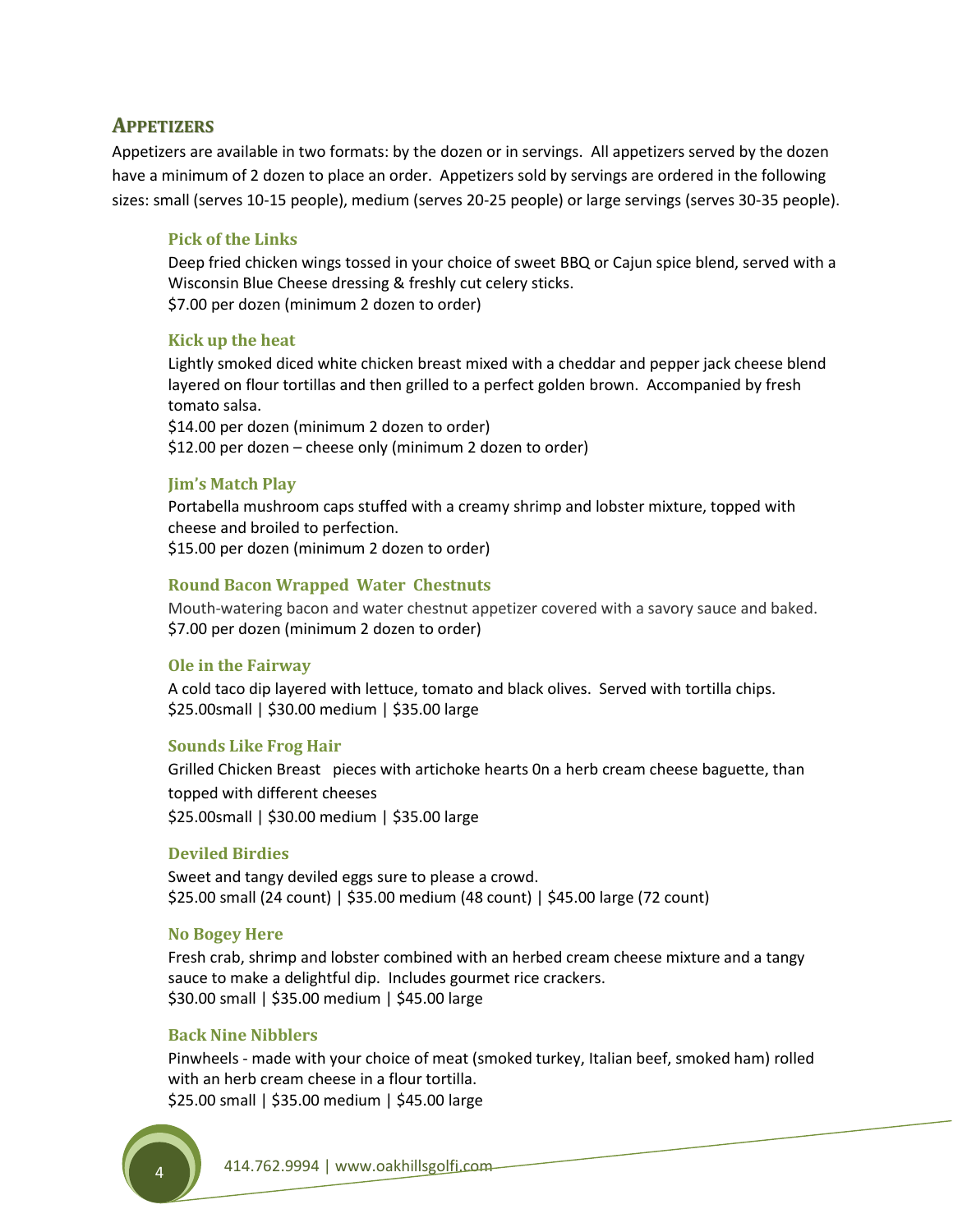#### **Follow Through for some Spinach and Artichoke Dip**

A blend of herbs and spinach with artichoke hearts and chives served up with Baguettes \$25.00 small | \$35.00 medium | \$45.00 large

#### **Gourmet Chips 'in Dip**

Homemade French onion dip w/ garlic or homemade smoked chipotle served with kettle chips. \$15.00 small | \$25.00 medium | \$35.00 large

#### **Green**

Homemade guacamole served with our own flour and corn tortilla chips. \$20.00 small | \$30.00 medium | \$40.00 large

#### **Fairway Fruit Tray**

Seasonal fruit assortment including watermelon, cantaloupe, strawberries, grapes, honeydew melon, blackberries and blueberries served cool & fresh. \$25.00 small | \$35.00 medium | \$45.00 large *Seasonal item – prices vary with the season*

#### **Duffer's Delight**

A variety of cheeses complemented with an olive assortment and gourmet crackers. \$30.00 small | \$40.00 medium | \$50.00 large

#### **Not just greens, Veggie Tray**

A variety of fresh vegetables served up with a great dilly dip \$30.00 small | \$40.00 medium | \$50.00 large

#### **Out of Bounds**

Delicious meats paired with cheese and olives served with baguette breads. \$35.00 small | \$45.00 medium | \$55.00 large

#### **Snack Shack**

Petite croissants filled with choice of ham salad, chicken walnut salad, or dilled crab salad. \$30.00 small | \$50.00 medium | \$70.00 large

#### **Jan's Course**

Mini-Sandwiches – Ham, Roast Beef & Turkey. Served on gourmet dinner rolls with lettuce, tomato and cheese.

\$35.00 small | \$50.00 medium | \$70.00 large

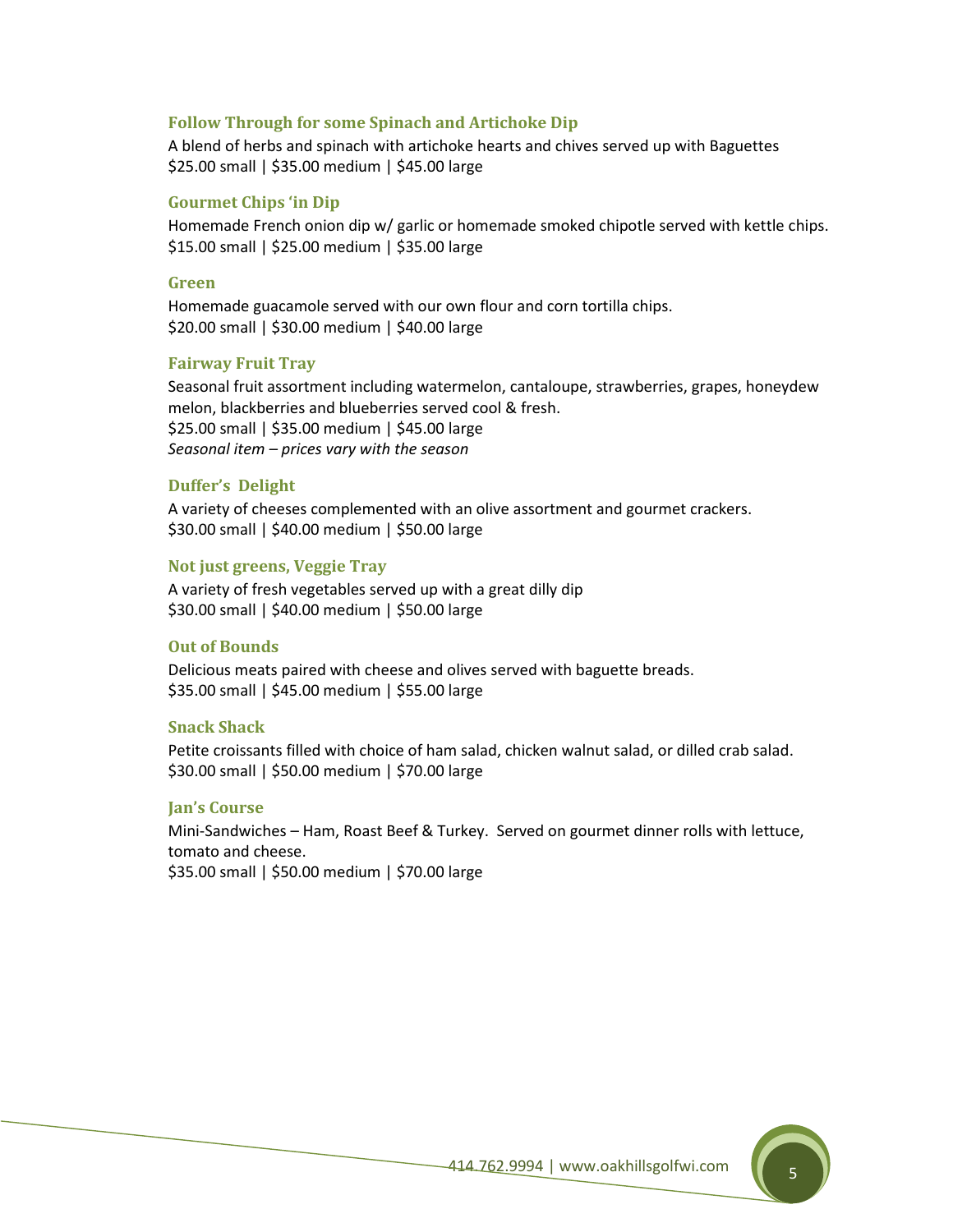# **COLD SALADS**

Fresh tossed salads, each with homemade dressing! All salads are sold by the pound with a minimum 5lb purchase to order.

#### **Garden Salad**

Crisp, green leaf lettuce tossed with Roma tomatoes, shredded carrots, sliced cucumber, chopped scallion and your choice of homemade dressing. \$4.00 pound (minimum 5lb)

#### **Antipasto**

Pepperoncinis, Asiago cheese, celery, artichoke hearts, tomatoes, onion, green peppers and olives tossed in a light blend of oil, vinegar, fresh garlic and select herbs. \$6.00 pound (minimum 5lb)

#### **Dill Potato Salad**

Hybrid potatoes, giving the perfect blend of Yukon gold and baby reds, are blended with scallions, dill, onion and hardboiled eggs and served in a sweet & creamy horseradish sauce. \$4.00 pound (minimum 5lb)

## **American Potato Salad**

Hybrid potatoes, chopped pickles and onions, and hardboiled eggs tossed in a perfect blend of mustard, vinegar and seasonings. \$4.00 pound (minimum 5lb)

#### **Seafood Salad**

Lobster, crab, and shrimp chopped and tossed with celery and pasta combined with a light & tangy seafood sauce. \$7.00 pound (minimum 5lb)

#### **Marinated Vegetable Salad**

Fresh cauliflower, celery, broccoli, carrots, and purple onions marinated in a unique blend of oil, vinegar and herbs – then tossed with artichoke hearts in a creamy sweet dill dressing. \$6.00 pound (minimum 5lb)

#### **Creamy Cucumber Salad**

Fresh cucumbers sliced and tossed with finely chopped onion served in a creamy sour-cream dill sauce.

\$5.00 pound (minimum 5lb)

#### **Greek Salad**

Fresh tomatoes, green peppers, Kalama olives and Vidalia onions tossed with Feta cheese and lightly seasoned oil. \$6.00 pound (minimum 5lb)

#### **Tortellini Salad**

Tri-colored cheese-filled tortellini combined with green pepper, black olives and Asiago cheese topped with a flavorful vinegar and oil blend. \$7.00 pound (minimum 5lb)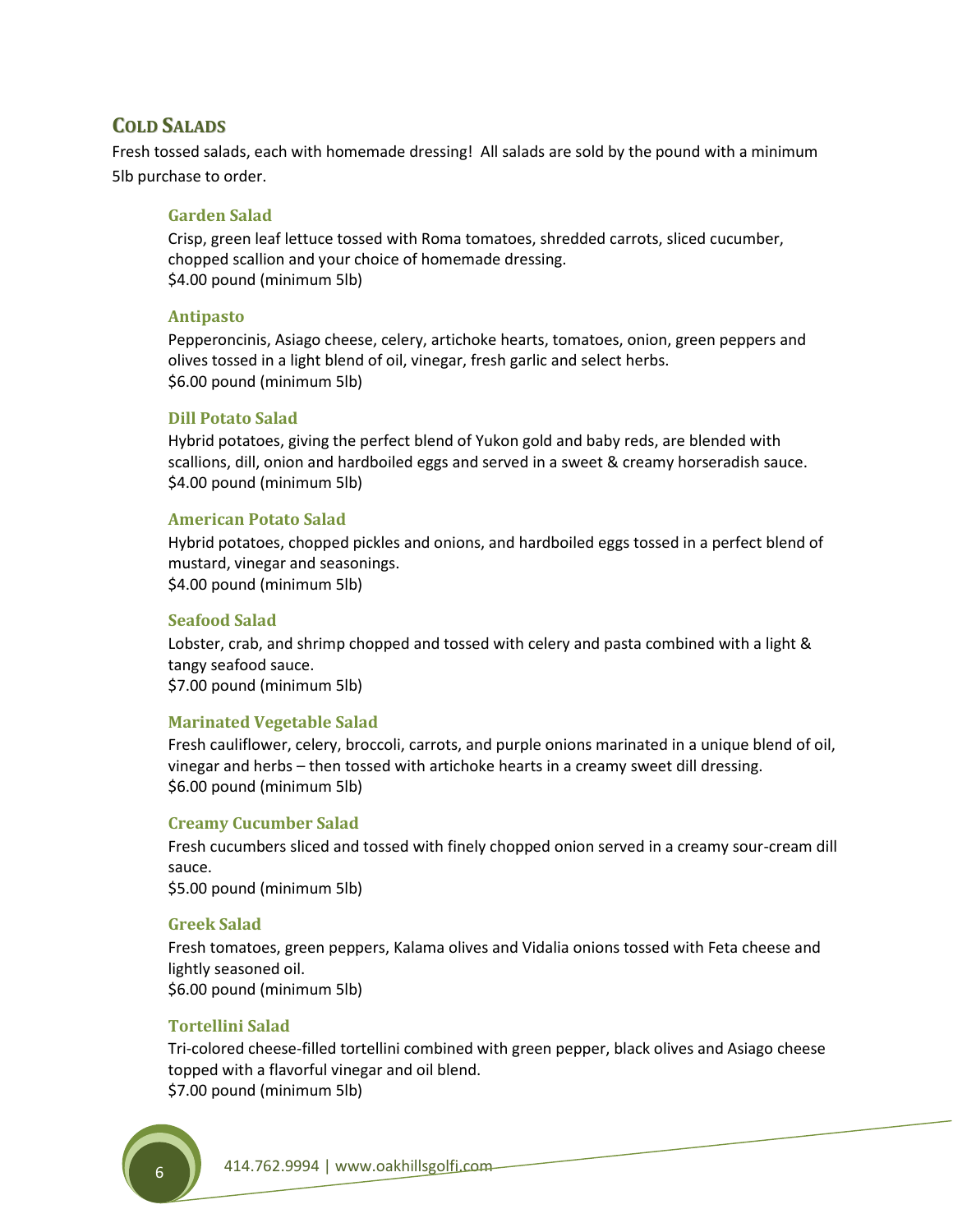# **Bow Tie Pasta Salad**

Bow Tie pasta served with green peppers, olives and tomatoes tossed in a French-dressing based dill sauce.

\$5.00 pound (minimum 5lb)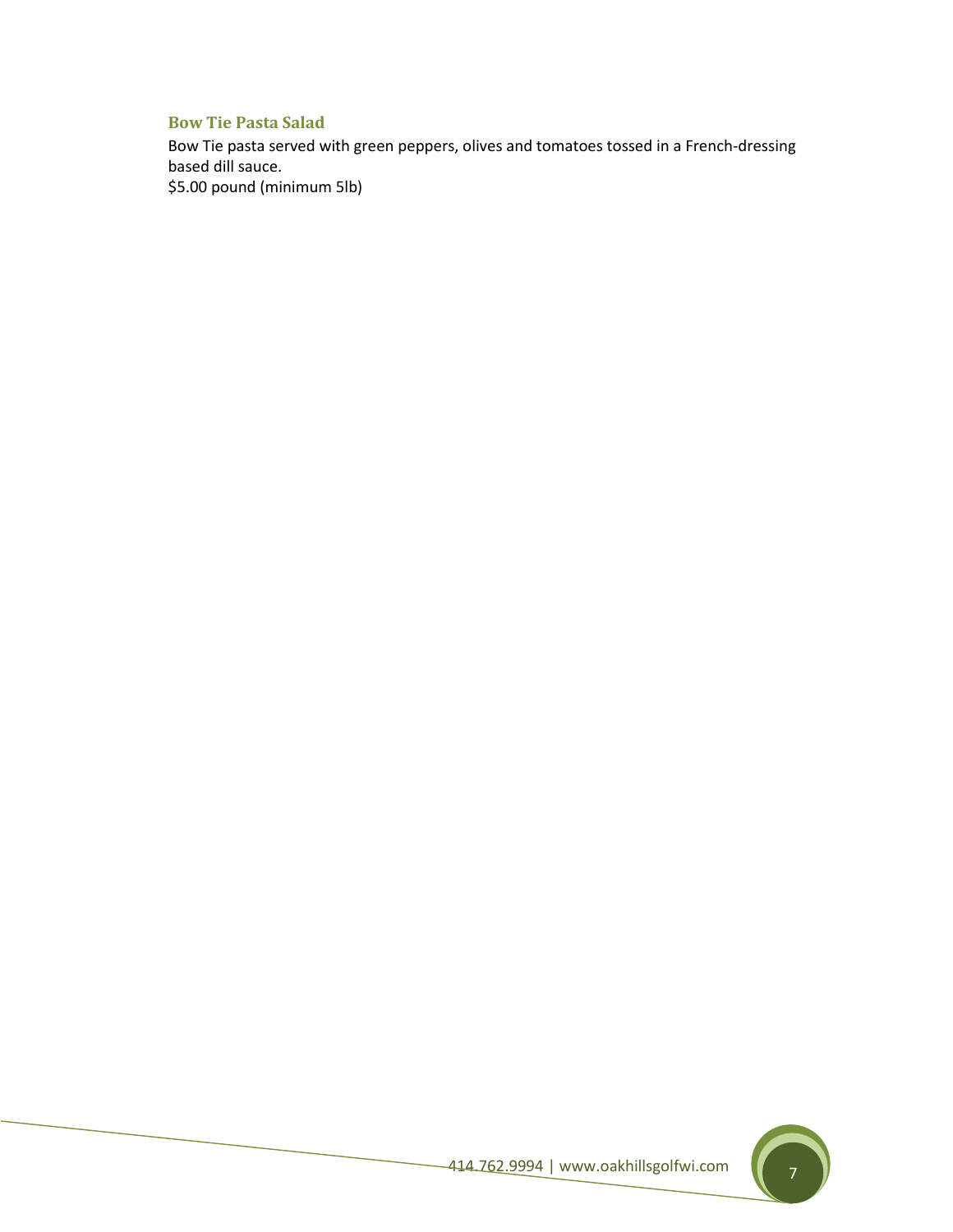# **HOT SIDE DISHES**

#### **Hot German Potato Salad**

Hybrid potatoes, hardboiled eggs, onion and bacon topped with a hot sweet/sour bacon dressing. \$6.00 pound (minimum 5lb)

#### **Mashed Potatoes**

Traditional mashed potatoes served lightly buttered. \$3.00 pound (minimum 5lb)

#### **Garlic Redskin Mashed Potatoes**

Redskin potatoes mashed with the skin-on and blended with fresh garlic. \$4.00 pound (minimum 5lb)

#### **Rosemary Baked Redskin Potatoes**

Redskin potatoes chopped and oven-browned tossed lightly in rosemary and garlic. \$4.00 pound (minimum 5lb)

#### **Oven-Browned Potatoes with Green Peppers, Mushrooms and Onions**

Enjoy the classic oven-browned redskins above? Add some green peppers, mushrooms and onions to enhance the flavor! \$5.00 pound (minimum 5lb)

#### **Cheddar Cheese Potatoes with Sour Cream and Chives**

Shredded potatoes baked in a creamy sour cream and chive cheese mixture topped with homemade seasoned bread topping. \$5.00 pound (minimum 5lb)

#### **Green Bean Almandine**

Roasted almonds add the perfect crunch to this fresh green bean bake topped with light buttery sauce. \$6.00 pound (minimum 5lb)

#### **Buttered Corn**

Juicy corn topped in a buttery sauce – need we say more? \$4.00 pound (minimum 5lb)

#### **Glazed Baby Carrots**

Baby carrots served warm with a sweet brown sugar glaze. \$4.00 pound (minimum 5lb)

## **Brussels Sprouts**

Delicious Brussels sprouts served in a lemon garlic butter sauce. \$5.00 pound (minimum 5lb)

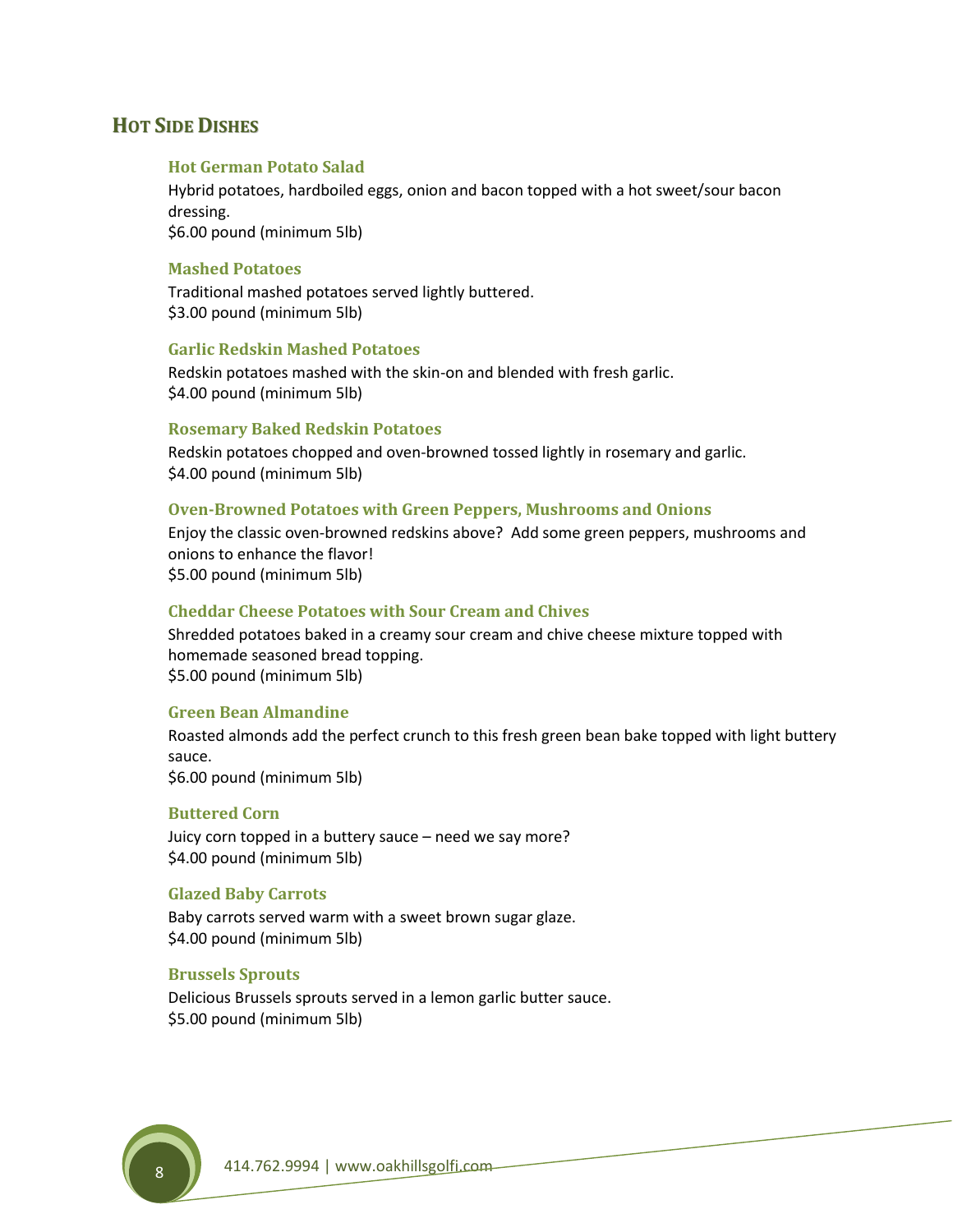## **ENTREES**

All entrees are sold by the pound with a minimum 5lb purchase to order.

#### **Baked Ham**

Lean Baked Ham in with a sweet glaze \$7.00 pound

#### **Corned Beef**

Lean Corned Beef slowly roasted in pickling spices \$8.00 pound

#### **Turkey and Gravy**

Roasted Turkey Breast Sliced to your perfection and baked in our own gravy \$7.00 pound

#### **Italian Beef**

Sliced Beef in a herb au jus \$9.00 pound

#### **Beef and Gravy**

Sliced Beef in a homemade Gravy \$9.00 pound

#### **BBQ Shredded Pork or Beef**

The meats are smoked right here on the premises and then added in our own BBQ Sauce \$9.00 pound

#### **Italian Meatballs and Marinara Sauce**

Cocktail Meatballs in a herb red sauce with chunks of tomato \$7.00 pound

#### **Swedish Meatballs in Our Own Special Sauce**

Cocktail Meatballs in beef gravy with a hint of sour cream and garlic \$7.00 pound

### **Sweet & Sour Meatballs**

Meatballs cooked slowly in a sweet and sour sauce \$7.00 pound